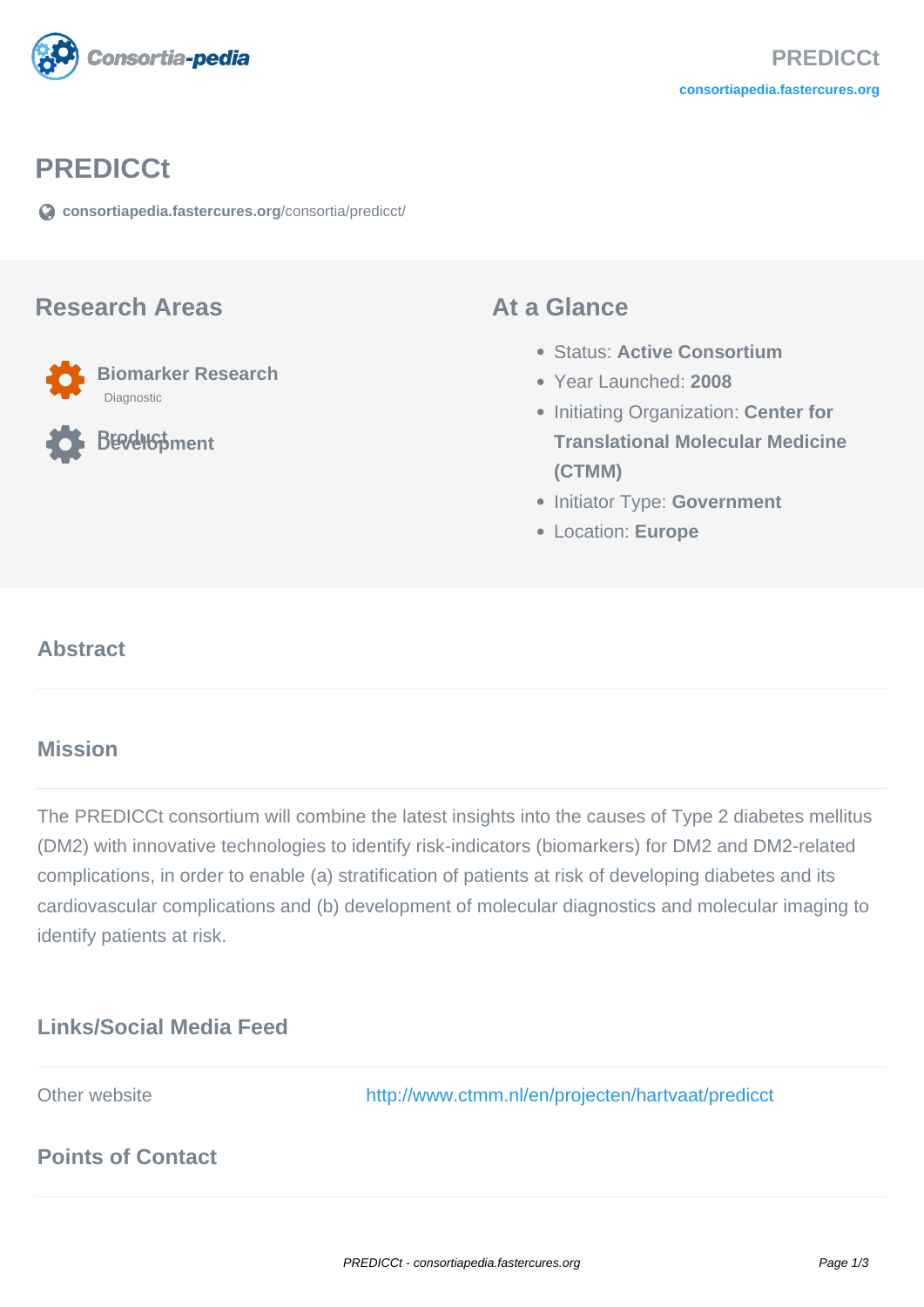

Marten Hofker Principal Investigator, PREDICCt project University Medical Center Groningen (UMCG)

 Erna Erdtsieck-Ernste Program Manager, Cardiovascular Disease phone: +31 (0)40 800 23 06

# **Sponsors & Partners**

BG Medicine NV Da Vinci Europe Laboratory Solutions **Diagnoptics** Eindhoven University of Technology Fabpulous Hycult Biotech Leiden University Medical Center Maastricht University Medical Center **Medipark MicroScan** MSD Oss Nefrovisie Nutricia Research Oroboros Instruments GmbH Percuros BV Radboudumc **Spinnovation** TNO: Netherlands Organisation for Applied Scientific Research TOPIC Embedded Systems University Leiden University Medical Center Groningen (UMCG) University Medical Center Utrecht U-Protein Express BV